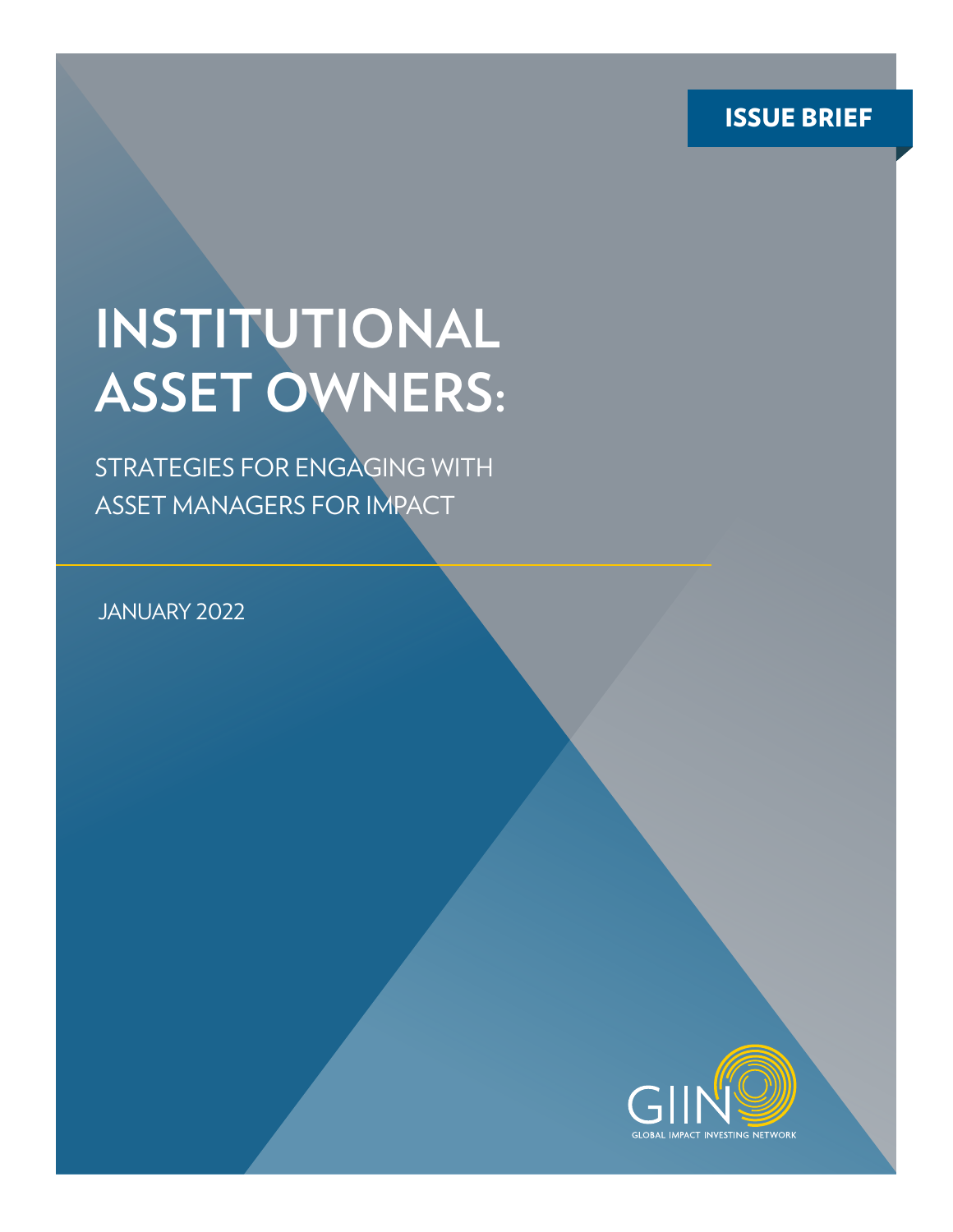## **ACKNOWLEDGMENTS CONTENTS**

#### **Authors**

This report was authored by Sophia Sunderji, Research Manager, and Ben Ringel, Research Associate.

#### **Reviewers**

Several members of the GIIN team reviewed the research and provided special advisory and thought leadership throughout the process: Dean Hand, Research Director; Sean Gilbert, Member Engagement Director; and Wouter Koelewijn, Senior Advisor. Special thanks to Sarah Zhukovsky, Communications Associate, for her review of the research. We are also grateful to Eloy Lindeijer, GIIN Board Member, for reviewing and sharing valuable input on this issue brief.

### **About the Global Impact Investing Network (GIIN)**

The Global Impact Investing Network (GIIN) is the global champion of impact investing, dedicated to increasing the scale and effectiveness of impact investing around the world. The GIIN builds critical infrastructure and supports activities, education, and research that help accelerate the development of a coherent impact investing industry. For more information, see [www.thegiin.org](http://www.thegiin.org).

© January 2022 Global Impact Investing Network

- 2 Introduction
- 2 [Methodology](#page-4-0)
- 3 [Nature of engagement with asset managers](#page-4-0)
- 4 [Challenges in pursuing impact alongside asset](#page-4-0)  [managers](#page-4-0)
- 5 [Strategies to align impact incentives with asset](#page-5-0)  [managers](#page-5-0)
- 8 [Looking ahead](#page-9-0)
- 10 [Appendix 1: List of participants](#page-10-0)
- 10 Appendix 2: Definitions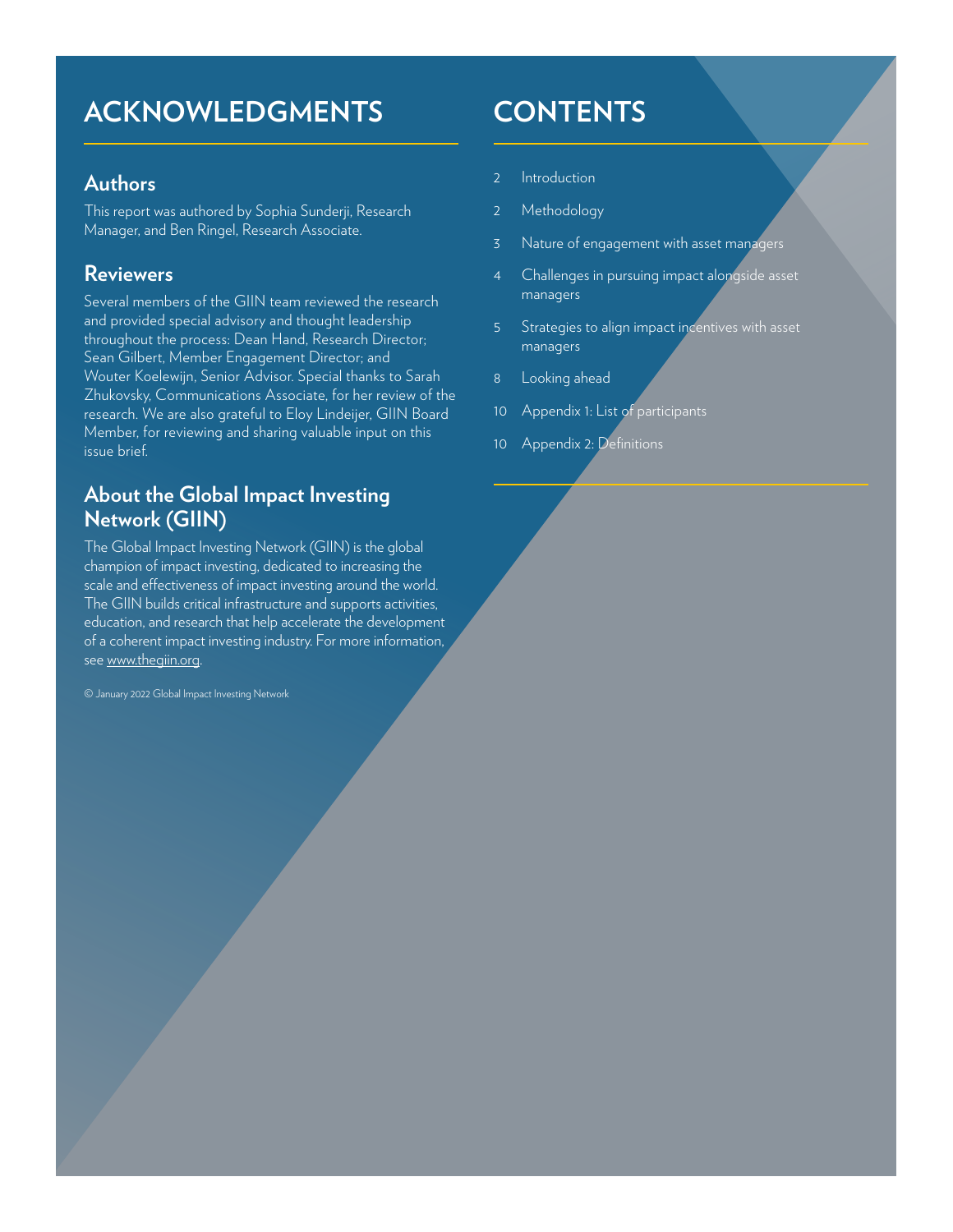## LETTER FROM THE CEO

#### Dear reader,

For many, the release of this newest issue brief comes at a time of renewed global anxiety related to the coronavirus pandemic. As we begin another year under the specter of continued disruption, we also face the reality that many of the world's other pressing challenges – like the climate emergency and unacceptable levels of inequality – are still deepening. More and more people see a fraying system beneath this moment of "global poly-crisis."1

These foundational cracks in the global order affect everyone, and institutional asset owners are exposed in unique ways to the risks posed by these fundamental changes. On one level, such asset owners are encountering new policies and emerging regulations that shape how they incorporate social and environmental impact considerations into their investment decisions, alongside risk and return. But on a deeper level, many institutional asset owners recognize that seismic jolts to world order also intersect with their fiduciary duty: Problems like the climate crisis and deep social inequities threaten the long-term value of their assets, in addition to the well-being of their beneficiaries.

*"When institutional investors incorporate impact efficiently and effectively, they can mitigate the very issues that threaten the long-term value of their assets and leverage their capital to help address the world's most intractable challenges."*

Amidst this tumult, investment products that incorporate some consideration of impact – in other words, some consideration of the real-world outcomes – are experiencing substantial inflows of capital. In large part, that momentum has been driven by institutional investors, who hold significant pools of capital and thus wield immense power, especially in private markets.

Nonetheless, that immense power could be wielded in even more efficient, more effective ways by many institutional asset owners. This series of issue briefs, specifically tailored to institutional audiences, is meant to help by exploring approaches that better realize such investors' tremendous potential for positive impact. When institutional investors incorporate impact efficiently and effectively, they can mitigate the very issues that threaten the long-term value of their assets and leverage their capital to help address the world's most intractable challenges.

But in order to successfully translate impact intentions into real world results requires effective engagement with asset managers. Managers are, of course, essential to institutional investors' ability to successfully invest with an impact lens. And yet, we know that challenges persist for asset owners who are trying to achieve impact results through asset manager engagement. This brief explores strategies for better aligning impact expectations and outcomes in these vital relationships.

Owners of institutional assets hold real power to spawn positive change. But time is of the essence – for a sustainable planet, for a stable society, and for a resilient economy. We hope this series of briefs will help guide institutional investors' journeys toward greater impact. After all, the long-term value of their assets – and the well-being of their beneficiaries – are at stake.

Best regards,

 $H$   $B$   $R$ 

Amit Bouri Co-Founder and CEO of the Global Impact Investing Network @theGIIN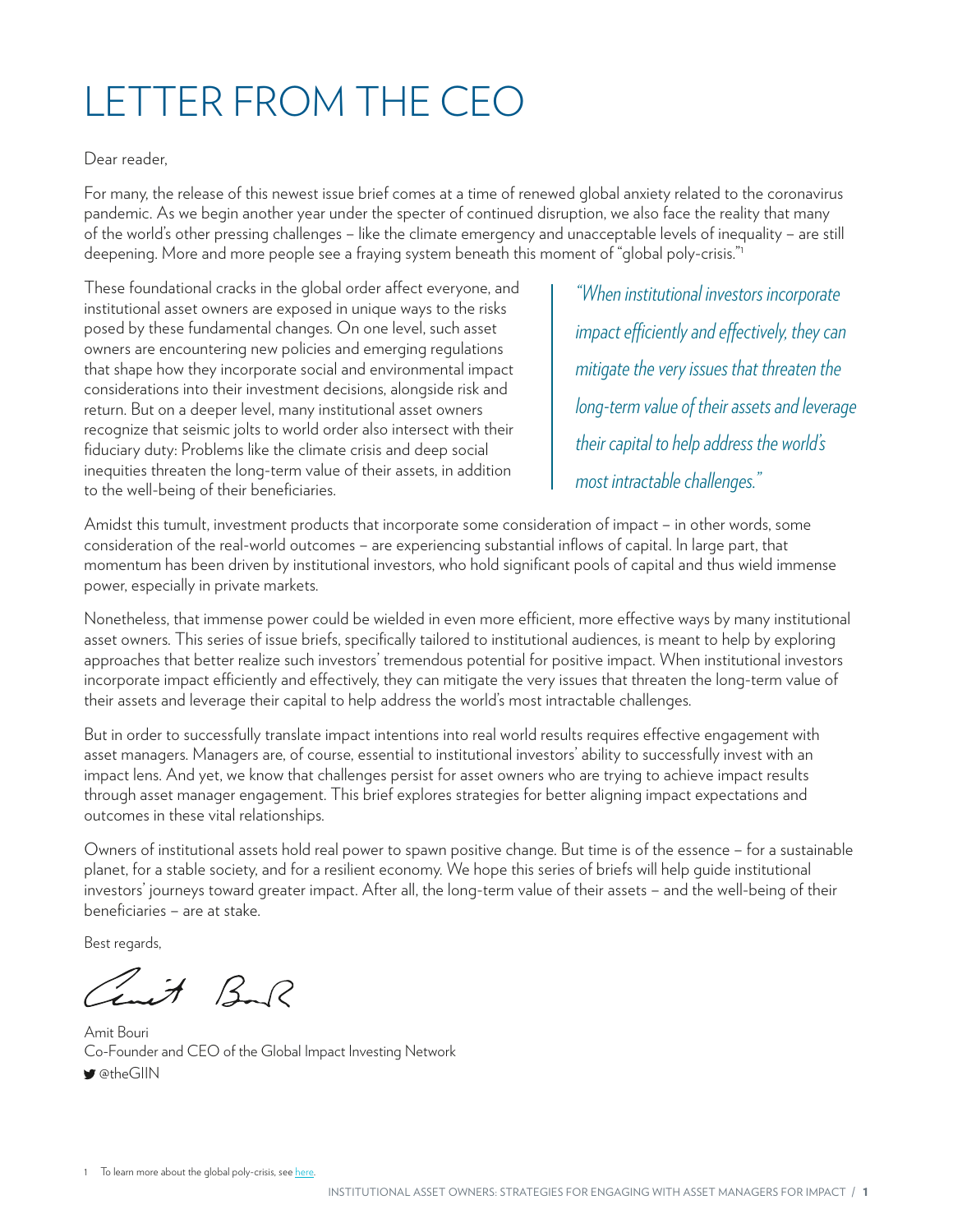## **Introduction**

This research issue brief offers actionable insights for institutional asset owners seeking to align with asset managers when managing impact performance.

Institutional asset owners are beginning to engage with their asset managers to incorporate impact considerations into investment processes – from setting impact objectives and targets to establishing measurement and management systems. However, both pension funds and insurance companies have cited challenges in aligning with existing asset managers on impact incentives and selecting asset managers. Nearly 40% of asset owner respondents to this research indicated that they 'lack of knowledge on existing asset managers focused on impact' and highlighted this as a challenge in setting or expanding their impact theme priorities. Further over three-quarters of asset owners in the sample (78%) have clearly indicated that understanding how to collect impact data from external asset managers is a challenge when tracking impact progress. Asset managers, too, are evolving as they increasingly shift processes to incorporate sustainability and impact in their direct investments in response to asset owner desires, regulatory shifts, and a quickly changing financial market landscape.

Incorporating impact into a portfolio requires internal buy-in and organizational motivation. Yet, even once internal motivation has been established, gaps remain in effectively aligning incentives with existing asset managers, allocating capital toward impact, and using that impact capital effectively and efficiently. This research issue brief seeks to fill that gap by offering insight into existing practice and strategies to align with asset managers when managing impact performance. While selecting the right asset managers is an important component, this issue brief focuses on strategies that asset owners can employ to incorporate an impact lens with existing asset managers.

#### **KEY STRATEGIES TO ENGAGE WITH EXTERNAL ASSET MANAGERS**

- **Articulate specific impact objectives or priorities Codify impact in formal investment and legal documents Identify and use standardized impact reporting systems 1 2 3**
	- **Establish expectations for rigorous impact reporting to enhance alignment**

## **Methodology**

**4**

#### **Inclusion criteria and sampling approach**

This research includes institutional asset owners – primarily pension funds and insurance companies – that are beginning to consider positive, measurable social and environmental outcomes alongside financial return in their investments. Additionally, the Research Team reached out to asset managers and third-party intermediaries to capture a diverse set of perspectives on the topic of asset owners' engagement with asset managers. This included both those managers and intermediaries that focus on impact and those that do not. This research primarily seeks to address how asset owners are engaging with managers in their existing portfolios to incorporate an intentional, measurable impact in their portfolios, with an emphasis on impact-agnostic, or non-specialized, asset managers.2 As such, this sample focuses on those institutional asset owners that engage with at least one external asset manager or, in most cases, with multiple external asset managers. The research primarily focused on private markets, with investments made through private debt, private equity, and real assets. The full list of participants is included in Appendix 1.

2 Impact-agnostic (or non-specialized) asset managers are those who do not invest with an intention to generate and actively measure social and/or environmental impacts.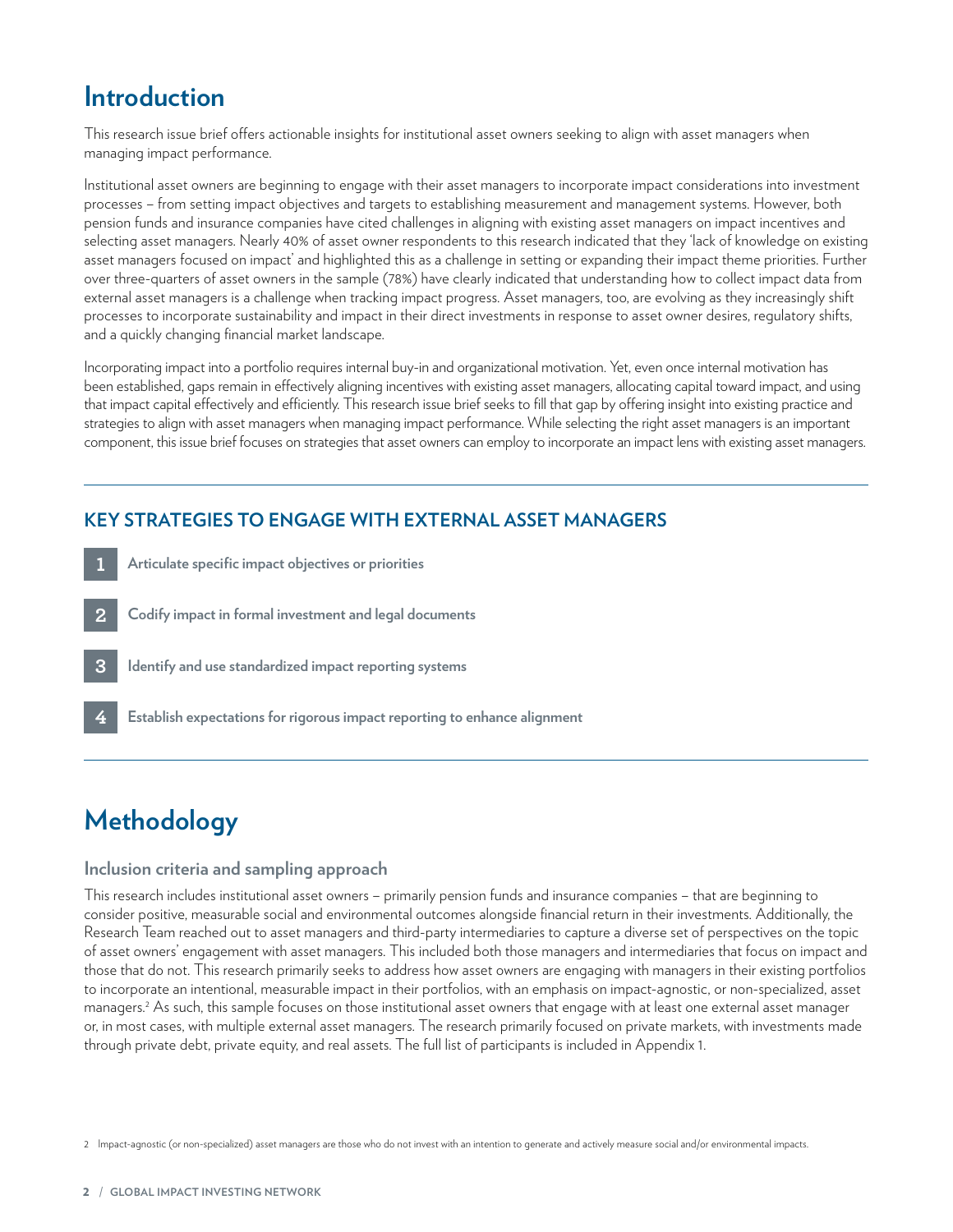<span id="page-4-0"></span>The research process was conducted alongside the GIIN's 2021 Asset Owner Roundtable program.<sup>3</sup> Engagement with the Asset Owner Roundtable program has enabled the Research team to test findings and resonance with a small group of institutional asset owners who are actively working to incorporate impact into their investment portfolios.

Through a targeted outreach approach, the Research Team invited pension funds and insurance companies – that sit at varying stages of the journey to integrate impact into their portfolios – to participate in the research. A quantitative survey was sent directly to 64 institutional asset owners globally. Additionally, interview invitations were sent to 14 asset owners and 17 asset managers and intermediaries to capture perspectives in one-on-one research interviews. These organizations were identified based on their approach to using impact strategies, engagement with external stakeholders, and geographic diversity.

#### **Data collection**

Findings in this issue brief rely on quantitative and qualitative data from institutional asset owners along with qualitative data from asset managers and intermediaries. In total, 28 organizations responded and participated in this research. Specifically, findings are derived from:

- A quantitative survey completed by 18 institutional asset owners on approaches to investing capital with an aim to generate positive social and/or environmental outcomes and challenges faced in pursuing impact strategies;
- Qualitative interviews with 18 participants, including institutional asset owners, asset managers, and third-party intermediaries (8 of whom also participated in the quantitative survey), based primarily in the U.S., Canada, Europe, and Australia;
- Desk research on the institutional asset owner landscape, regulatory environment, and resources on engaging with asset managers to incorporate impact into a portfolio.

### **Nature of engagement with asset managers**

While nearly every asset owner included in this sample considers social and/or environmental factors when making investments, often through ESG investing, most have not yet identified a systematic approach to invest with the intention to generate measurable positive outcomes across their portfolios.<sup>4</sup> Many asset owners represented in this research aim to deliver intentional, positive impact within a portion of their portfolios, often as a carved-out mandate or sometimes within a designated asset class. And most are beginning to consider how to incorporate impact as a lens across their portfolios. Across these various approaches to engaging with impact, asset owners in this sample engage with a diversity of asset managers. A few asset owners work specifically with impactfocused asset managers, however a majority engage primarily with impact-agnostic, or non-specialized, asset managers.

While some institutional asset owners work with a sole fiduciary manager that manages their entire investment portfolio, a majority of asset owners in this sample engage with multiple external asset managers. The external asset manager either manages a segregated mandate for the asset owners, or manages a fund in which the asset owner is one of the Limited Partners (LP). Perhaps unsurprisingly, those interviewees with segregated mandates described that they had significant influence over their asset managers. Meanwhile, those asset owners that represent one LP of many within a fund found it challenging to exert influence and encourage their asset managers to incorporate impact within their investments. Asset owner size and type of mandate play a critical role in influencing external manager engagement approaches.

On average, asset owners in the sample reported engaging with about 30 asset managers in their existing portfolios. However, this figure varied widely based on the size of the owners' assets under management, asset class focus, business model, and geography. Several interviewees also shared various structures through which they invest. For example, one interviewee indicated that all listed assets are managed through an investment management company, or pool, alongside other LPs. Several others indicated that they work with a third-party consultant or intermediary to manage their fund investments, however most in this sample work directly with their external managers.

<sup>3</sup> The GIIN's Asset Owner Roundtable program convenes a leadership group of senior executives from institutional asset owners to facilitate exchange of impact investing practices and learnings, deepen asset owners' understanding of impact investing opportunities, and equip the group with the information and tools to refine their own internal practices.

<sup>4</sup> The Principles for Responsible Investment (PRI) offers a series of technical guides on the selection and management process for how to engage with asset managers. This guidance offers insight for asset owners seeking to integrate ESG requirements in strategic asset allocation, develop mandate requirements and RFPs, and select, appoint, and monitor asset managers. Learn more [here.](https://www.unpri.org/manager-monitoring/asset-owner-guide-investment-manager-monitoring/6575.article)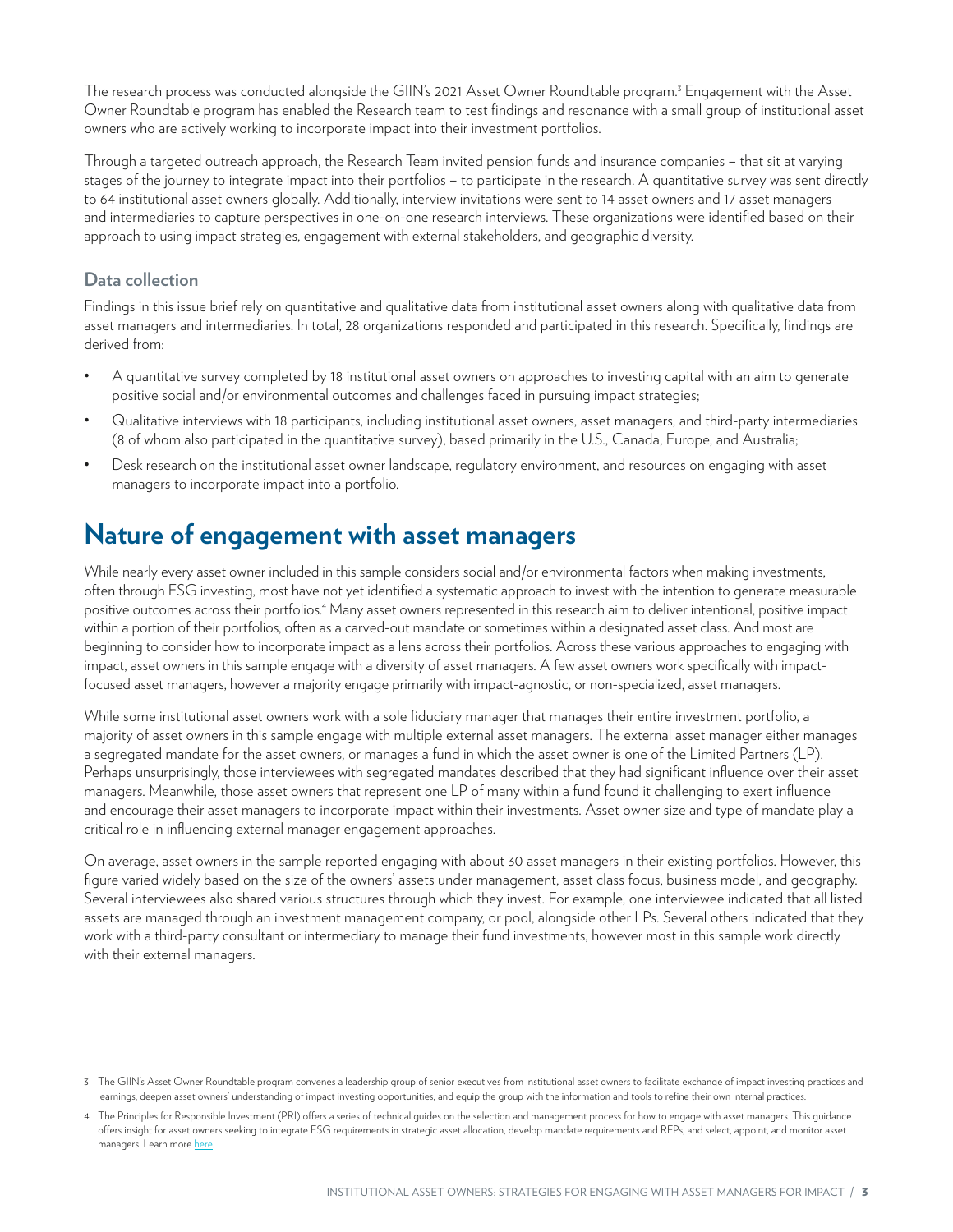## <span id="page-5-0"></span>**Challenges in pursuing impact alongside asset managers**

Both asset owner and manager interviewees described similar barriers in partnering to incorporate impact in their investment strategies, in particular when articulating and aligning on impact priorities and implementing an impact reporting process. When asked about challenges in setting or expanding impact priorities, 39% of asset owner respondents indicated that they lacked knowledge of existing asset managers that are focused on impact. Further, when asked about challenges in tracking impact progress, 78% of respondents cited an inability to understand how to collect impact data from third-party asset managers or investments as the top challenge, along with determining which impact indicators to select to gauge progress.

**i. Institutional asset owners often set broad impact objectives:** Asset owner interviewees described articulating broad impact priorities or objectives, most commonly across three to five impact categories, namely climate, housing, and energy. Several respondents indicated interest in expanding their impact priorities from primarily environmental to also social. Notably, less than half of respondents included in the sample reported setting quantitative impact targets at either the portfolio or asset class level. Most institutional asset owners have yet to set impact targets outside of the climate context. Several asset manager interviewees reflected on the lack of specificity and clarity when asset owners shared an interest in pursuing an impact goal in alignment with their fiduciary duty. One asset manager remarked that they do not experience pressure from their asset owners on impact, but instead receive requests from pension funds to generate positive outcomes, without any direction or guidance on the type of positive outcome or expectations on impact metrics that are most relevant to track. Another asset manager interviewee shared that its asset owner clients consistently ask for "alignment to the Sustainable Development Goals (SDGs)" without specifying impact objectives outside of the climate context.

**ii. Established fund structures limit asset owner influence:** External asset managers sometimes manage a segregated mandate for the asset owners, which makes it easier for their asset owners to influence the investment process. For example, one insurance company with a segregated mandate shared that since their asset managers work for and rely on their capital, the managers are flexible and responsive in aligning with the insurance company's impact priorities and reporting requests, which included annual impact reporting across a set of relevant impact metrics. However, most institutional asset owners in this sample represent one LP of many within their external managers' funds. Several pension funds described that, as one LP of many, they have experienced challenges in exerting influence and encouraging their asset managers to incorporate impact considerations into their investments. Additionally, as one of many LPs, given the legal requirements for anonymity in this fund structure, there is minimal scope for collective action and to work alongside other asset owners in the fund.

**iii. Lock-in effect is prevalent once investment and legal terms have been established:** Once the negotiation between an asset owner and external manager is complete, it is exceptionally challenging to introduce a new clause or amend the agreed upon strategy. Investors will rarely revise existing legal and investment documents once terms have been established given concerns around interfering with the effectiveness of a strategy, cost implications for external managers, and the requirement to bring all other LPs on board. Some asset owners have shared that there is scope to revisit investment and legal documentation in subsequent funding rounds, presenting opportunity to incorporate impact formally in later funding stages.

**iv. Strong desire to adhere to existing role structures and values:** Several asset owner interviewees indicated that they selected their external manager given the manager's strong ability to generate financial returns within their established investment strategy. Asset owner interviewees indicated that they did not want to influence that existing strategy. In many cases, external asset managers do not have an intrinsic motivation to incorporate impact measurement and management into their investment process. Some asset owner interviewees thus also highlighted the importance of selecting external asset managers whose values align with their own, which may present opportunity to engage on impact even after investment terms have been negotiated.

**v. Difficult for asset owners to gauge impact associated with their portfolio:** Impact reporting was the most commonly cited challenge among both asset owner and manager interviewees. Several asset owner interviewees shared that they were unclear on how to align impact reporting standards across their large portfolio of asset managers and capture meaningful impact data on the real-world outcomes associated with their investments. This makes it especially difficult for asset owners to understand the impact of their investments through external managers, in particular non-specialized ones. Two pension funds indicated that understanding outcomes is critical when communicating impact to their board of trustees and beneficiaries. Additionally, nearly all asset manager interviewees identified challenges in the impact data collection and reporting process, as most non-specialized asset managers do not have impact measurement and management processes in place. In fact, two asset managers shared that they do not have an impact measurement expertise, and often rely on others in the industry, including research houses, academics, or non-governmental organizations, to help guide their impact measurement and reporting. Several asset managers anecdotally indicated that reporting on outcomes can be costly, and it is not always evident that asset owners are willing, or able, to pay additional fees and cover those costs.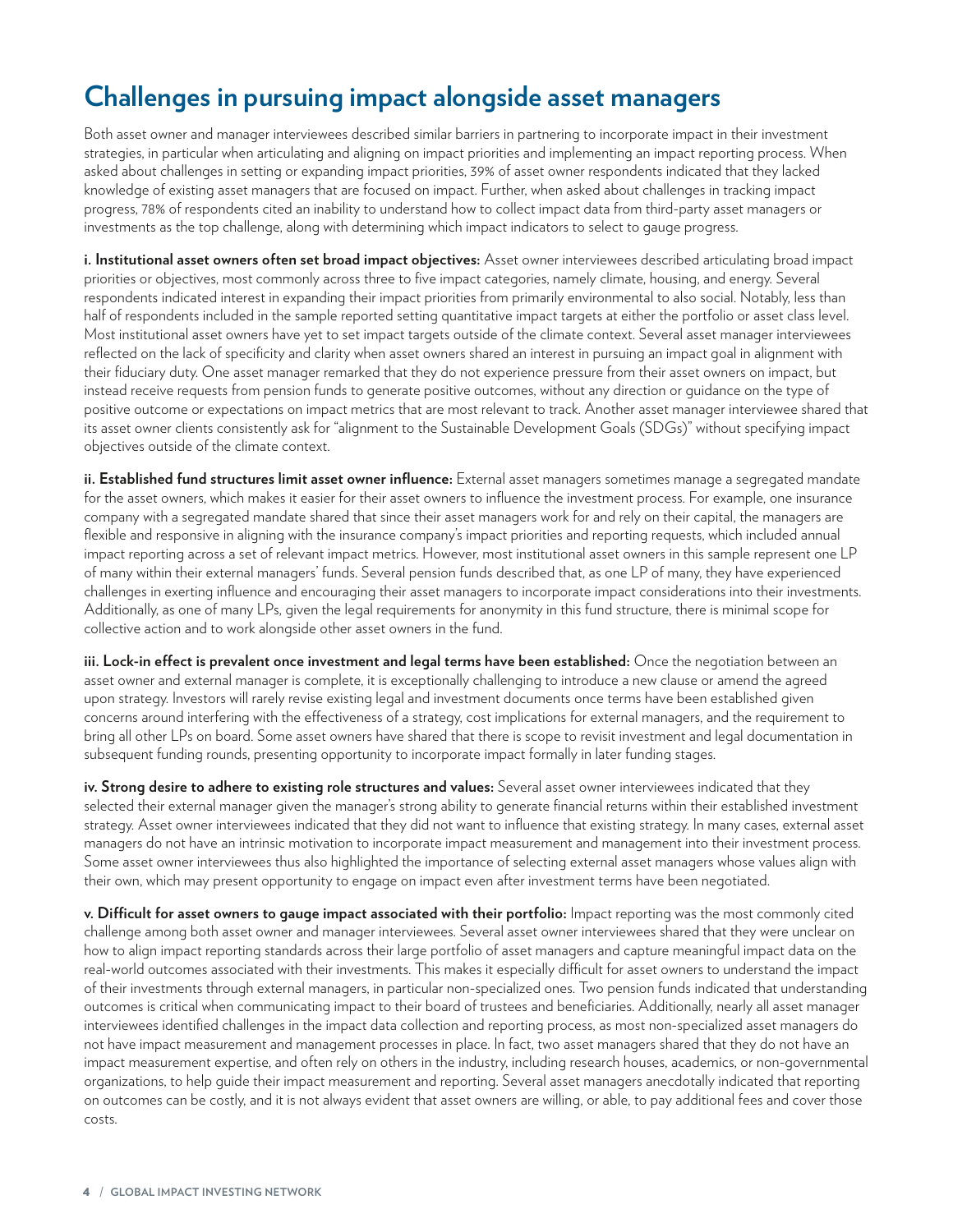## **Strategies to align impact incentives with asset managers**

Institutional asset owners and managers described their current approaches and considerations when articulating impact objectives, codifying impact in formal documentation, and implementing impact reporting processes. Several strategies have emerged to enable stronger impact alignment between asset owners and their existing external managers.

#### **Articulate specific impact objectives or priorities**

Asset managers often look for narrowly defined impact outcomes to inform their investment approach and ensure they are meeting their asset owners' expectations. In some cases, asset managers have also expressed interest in having their asset owners provide specific impact targets instead of broad impact themes. However, asset owners are often hesitant to express a clear, targeted focus for their external managers beyond achieving strong financial performance and complying with regulatory requirements. In many cases, pension funds and insurance companies do not have explicit, narrow targets and instead identify broad impact categories, such as climate action or affordable housing. In other cases, asset owners are focused on the process through which their asset manager is looking to achieve impact, instead of articulating outcomes. For example, one pension fund indicated that it "rarely expects impact outcomes from its managers" and instead, focuses on its asset managers' impact-specific approach to incorporating impact into its own due diligence and selection using impact scoring criteria. This hesitation to articulate specific impact objectives may stem from a fear around diluting returns by potentially constraining an asset manager's scope to achieve financial performance, as indicated by several interviewees, both asset managers and owners alike.

For those asset owners invested in external funds, opportunities to invest into high performing managers with a strong track record are limited. As a result, some asset owner interviewees investing in external funds as an LP shared some hesitancy around imposing constraints on their managers. Meanwhile, asset owner interviewees with segregated mandates demonstrated a greater willingness to formulate requirements for asset managers based on their impact objectives and set quantifiable targets more often, still in alignment with their fiduciary mandate. For instance, one European insurance company with segregated mandates has established clear impact targets and works closely with their external managers to ensure each investment made is contributing to their social and environmental targets at the portfolio level.

#### **Opportunity**

There exists a clear opportunity for asset owners to set impact targets that are quantitative, well-defined, time-bound, and driven by evidence. For climate goals, institutional asset owners can rely on [science-based targets \(SBT\)](https://sciencebasedtargets.org/), which offer data-driven targets in line with the Paris Agreement as laid out in the Intergovernmental Panel on Climate Change (IPCC). This approach can be applied across a range of impact themes to address a diversity of social and environmental challenges using global development targets. Others have begun to articulate social targets at the portfolio-level, using a top-down approach across their investments seeking to generate positive social impact.<sup>5</sup> With narrowly defined impact targets, asset owners may be better equipped to articulate specific impact targets to asset managers and focus on outcomes associated with their investments, not just the process.

#### **Example**

[QSuper](https://qsuper.qld.gov.au/) articulates clear impact objectives on climate change mitigation to their asset managers by explicitly stating a net zero target across its total investment portfolio by 2050 and is working on establishing interim climate targets and net zero glide paths by asset type. QSuper requires asset managers to present a business case for potential investments to reach net zero by 2050 and detailed decarbonization pathways before proceeding with an investment.

#### **Codify impact in formal investment and legal documents**

Before selecting an asset manager, there is opportunity for asset owners to document impact objectives formally in legal documents and investment policy statements. However, when engaging with external asset managers in their existing portfolios, asset owner interviewees shared that formal documentation of impact priorities and objectives becomes more challenging. Several interviewees indicated that documenting impact formally in requests for proposal (RFP), investment policy statements, and legal documents is critical, and has enabled asset owners to hold their managers accountable to achieving their documented impact objectives. Examples of formal documentation in the investment policy statements include: a description of the impact strategy, narrowly defined statements that reflect impact targets, and description of processes that demonstrate how impact is incorporated into various stages of decision-making. Other asset owner interviewees have anecdotally shared how impact considerations form part of the investment process, including due diligence and investment selection, when codified into formal documentation.

5 Learn more about institutional asset owners' approaches to setting both social and environmental goals and targets [here](https://thegiin.org/research/publication/institutional-asset-owners-approaches-to-setting-social-and-environmental-goals).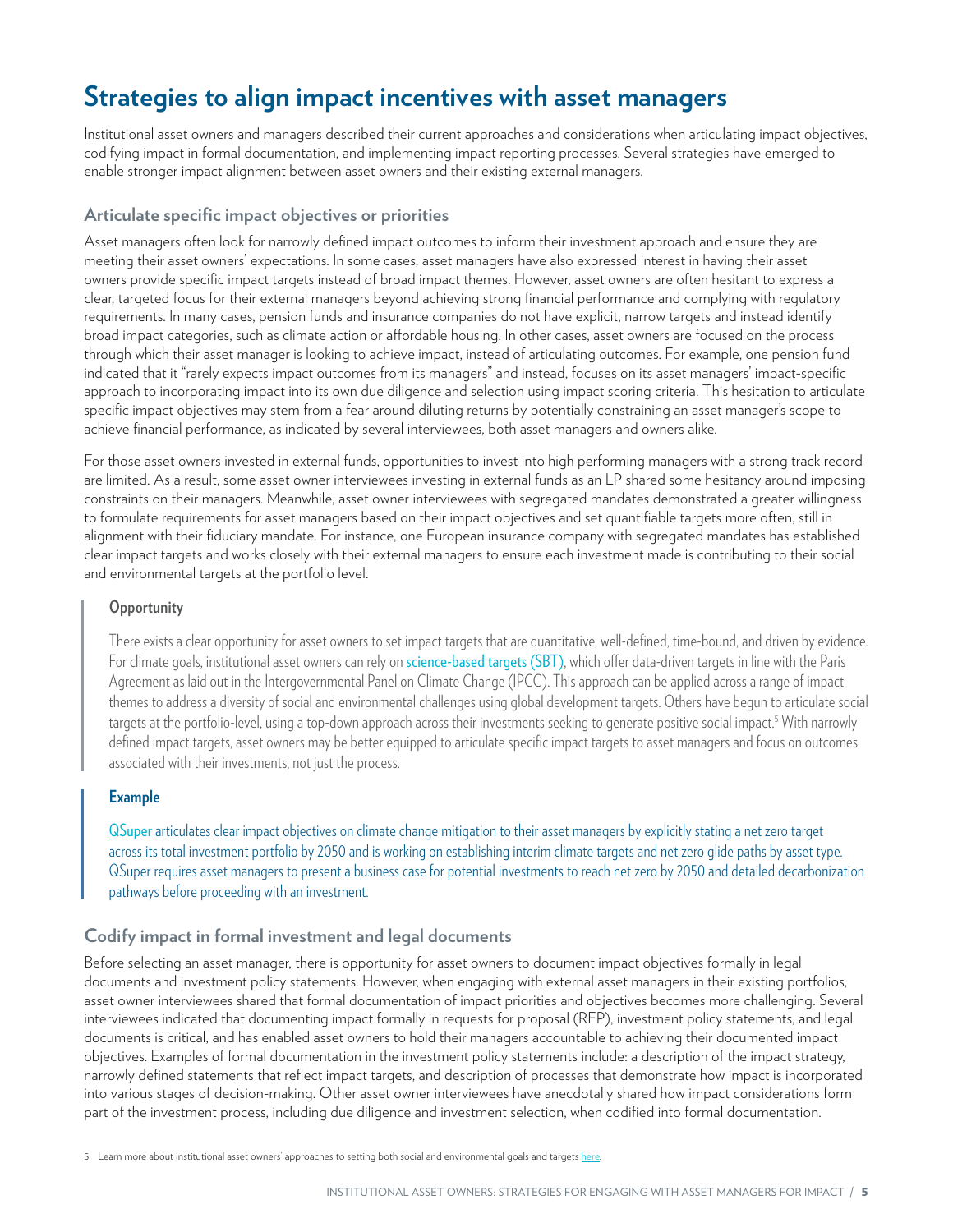Many asset owners and managers in the sample have codified environmental impact in both their investment policy statements and relevant legal documents, in particular from a climate risk perspective, acknowledging that mitigating climate risk plays a role in maximizing value. While climate goals have gained broad traction and momentum, especially in light of the Net Zero Asset Owner Alliance and increasing threat that climate risk poses, the same does not yet hold true for other environmental topics and socialfocused impact themes. A handful of asset owner interviewees indicated that while incorporating Net Zero reporting requirements into contracts and formal documentation is simpler, integrating other types of impact, especially social impact, is inherently more difficult. One pension fund based in Europe highlighted that it regularly attempts to incorporate impact into the legal contracts for their fund investments without success, as the legal team on the asset manager side often revises the impact clauses making it challenging to formally codify the impact objectives and process expectations. In this case, the pension fund has been successful in integrating the net zero reporting requirements into the contracts, with a focus on required disclosures and transparency on carbon emissions. This perhaps suggests that as regulatory environments shift toward increasing requirements for impact reporting, formal documentation is a more viable route and legal teams may be more open to incorporation.

Generally, for those investors that incorporate impact formally, the legal teams on both the asset owner and asset manager side are involved in contract structuring and negotiation of impact within the legal document. While it is exceptionally rare to revise existing legal and investment documents and negotiate once terms have been established, in some cases asset owners shared that they have engaged in impact-oriented discussions with their managers in preparation for a subsequent funding round in order to set the stage for codifying impact. This can also help asset owners to establish a baseline for expectations when engaging with other asset managers and inform future asset manager selection.

#### **Opportunity:**

Moving forward, several asset owner interviewees indicated that they would like to build their internal infrastructure to more formally incorporate impact into decisions – for example, by establishing an impact committee to operate alongside a traditional investment committee to incorporate impact into due diligence. Others indicated that they intend to compare asset managers across a set of standardized impact metrics to inform their selection. Several asset owners and managers also raised the opportunity of fee-based structures for impact to account for the cost of measuring and managing impact, and to incentivize achieving strong impact performance. Two pension funds indicated that manager fees based on impact outcomes to financially incentivize achievement of impact targets could be a viable strategy to increase alignment. One asset manager shared that they have recently embarked on an effort to tie impact to carry as a way of incentivizing achievement of impact goals.

#### **Example**

[Trill Impact](https://www.trillimpact.com/) integrates impact requirements throughout its RFPs and private placement memoranda (PPM) to document impact formally and build alignment with its asset owners. Trill also codifies impact to establish accountability for incorporating impact metrics, including tonnes  $\rm CO_{_2}$  emissions avoided by customer, transition to green jobs, and number of clients reached, into its funder sourcing, investment structure design, and impact reporting. Trill has also tied impact to financing products in partnership with asset owners, including credit structures with rebates for achieving specified [SBTs](https://sciencebasedtargets.org/). Trill shares that its LPs have been able to incentivize impact outcomes by collaborating across these innovative models and codifying impact in its investment policy.

#### **Identify and use existing standardized impact reporting systems**

Expertise in impact measurement and management often sits with asset managers, as acknowledged by both asset owner and manager interviewees. Some asset managers in the sample use existing standardized tools and frameworks to varying degrees and report different types of information related to impact, including the UN Sustainable Development Goals (SDGs), Impact Management Project (IMP), and the IRIS+ system. Others indicated using data provided by companies that are applying the Global Reporting Initiative (GRI) and the Sustainability Accounting Standards Board (SASB). Still others reported using their own proprietary impact measurement tools. Asset owners have anecdotally shared that they are less familiar with standardized industry tools and frameworks for impact measurement and management, but are looking for standardized outcomes reporting. One pension fund, in particular, noted the use of the IRIS+ system across its external asset managers; however, most others were not yet implementing standardized systems to track impact.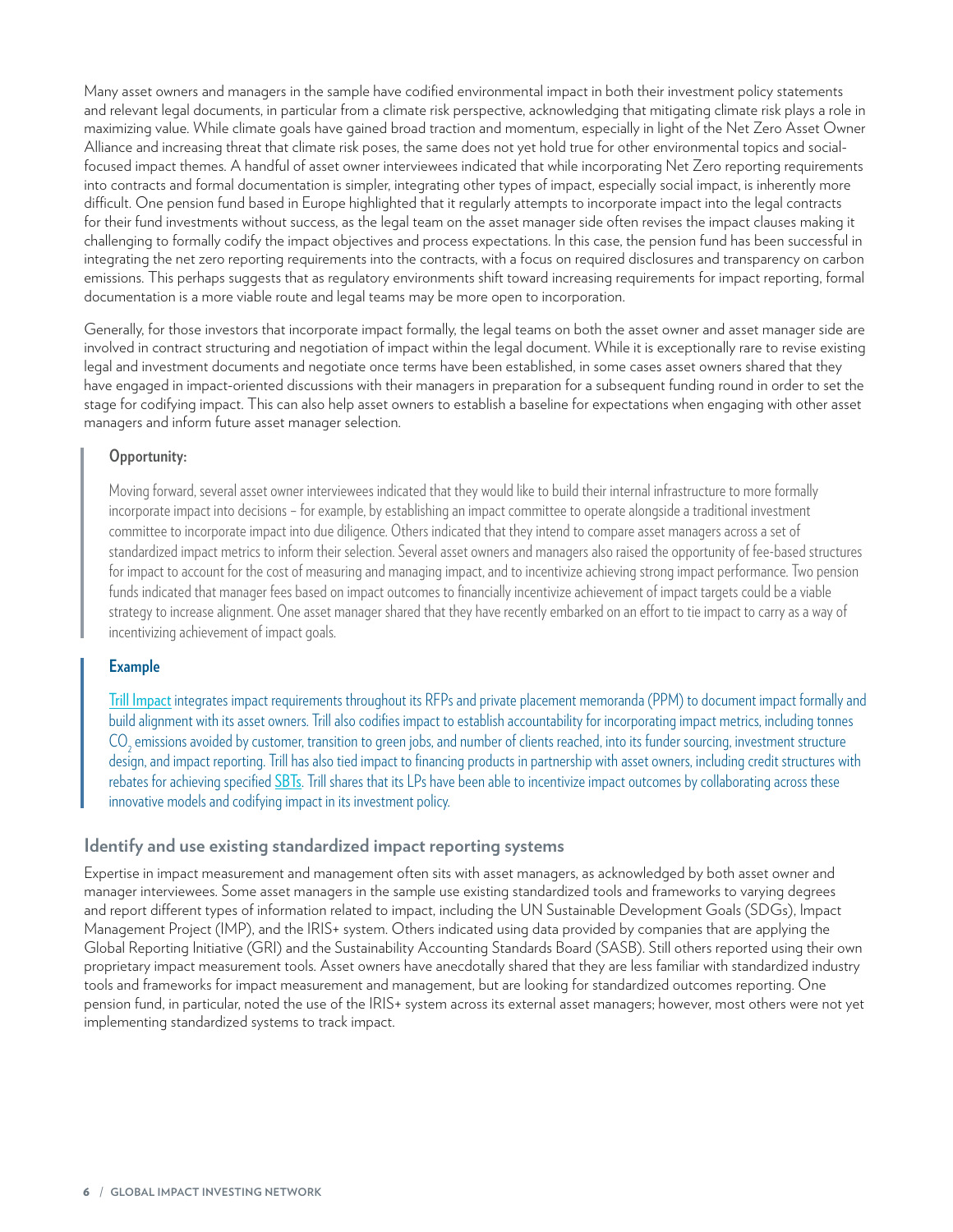Nearly all institutional asset owners in the sample expressed uncertainty around identifying the relevant impact metrics. Several asset owners shared that within existing systems or frameworks, they feel there are too many impact metrics, which can make it difficult to identify what is most relevant for their portfolio. Asset owner interviewees thus described a desire to converge toward platforms that can help GPs focus on a limited number of impact indicators. A handful of other asset owners shared concerns around impact-washing and marketing traps, wary that asset managers may provide large amounts of granular impact information or share positive impact stories devoid of appropriate contextualization or relation to real-world outcomes. Given the many strategies focused on responsible investing, sustainable investing, and impact, several asset owners also shared concerns around asset managers positioning investments as impact investments, despite a lack of intention or measurable outcomes associated with the investment. With a theory of change, asset owners can identify the outcomes they are most interested in, and engage with their asset managers to assess the relevant impact indicators and report back using a standardized framework

#### **Opportunity:**

Asset owners can leverage and integrate existing resources and standards into their requests from asset managers. Asset managers have shared that impact is often reported at different levels – company or portfolio – but this is not always aligned with their asset owners' expectations. For example, one asset manager interviewee emphasized the value in asset owners clarifying whether they are interested in receiving impact data at the company-level or fund-level. This can inform how asset managers structure and communicate impact information. In another example, a pension fund described receiving impact data from an external manager related on carbon emissions, energy usage reductions, and jobs created. However, in order to effectively communicate the real-world impact to its stakeholders, the pension fund was more interested in outcomes-level information at the portfolio level, instead of company-level metrics. In the long-run, interviewees described that standardized impact indicators would be useful for differentiating between asset managers and for informing selection and management approaches.

#### **Example**

Across a diverse group of asset managers in its private markets portfolio, [Fondaction](https://www.fondaction.com/) requires reporting across specific impact metrics, such as contributing to the creation and maintenance of quality jobs, avoiding and reducing GHG emissions, and supporting gender equity across its investees, in order to enhance standardization. To identify relevant impact metrics, Fondaction relies on the IRIS+ system for measuring and managing impact, the IMP Five Dimensions, and the Global Reporting Initiative (GRI). Fondaction offers to engage with asset managers to ensure that mechanisms to collect these impact data are in place. In addition to regular impact reporting, Fondaction also conducts external audits of their asset managers' impact reporting to verify their claimed impact.

#### **Establish expectations for rigorous impact reporting to enhance alignment**

Once a set of standardized reporting frameworks and/or systems has been mutually agreed upon, continuously monitoring progress is critical. Most asset owner interviewees engage in discussions on impact objectives and progress each time they engage in discussion with asset managers. Nearly all engage in some form of impact reporting, whether it's through disclosures to the PRI via the outcomes-based reporting framework, impact reporting in their annual reports, or separate reports focused on impact.6

However, many asset owners included in the sample highlighted a lack of alignment across their external managers reporting on impact in a standardized, rigorous way. Pension funds in particular shared challenges in identifying how to implement a standardized reporting process across their portfolio of external managers, especially when their managers are also reporting to other LPs. For example, one pension fund described the impact reporting process as "not systematic and varied across its diversified portfolio invested through five managers." In particular, those asset owners that are smaller in size and/or invest in funds alongside other asset owners expressed concerns in adding pressure to their external asset managers with additional reporting requests.

Impact reporting occurs annually, as reported by most investors in the sample. However, several indicated that bi-annual or even quarterly impact reporting occurred for several fund investments. Overall, reporting frequency varies based on the impact expectations, asset class, asset manager maturity and capacity, and the strength of the relationship with the asset managers. In fact, one asset manager described how multiple LPs request reporting on revenue-alignment to the Sustainable Development Goals (SDGs) to approximate assets associated with each SDG based on underlying products and/or services. However, several interviewees in the sample highlighted that the SDG revenue-alignment approach is considered insufficient in speaking to the outcomes or impact associated with the investments.

6 Learn more about the PRI's Reporting Framework [here](https://dwtyzx6upklss.cloudfront.net/Uploads/w/h/f/overview_and_guidance_reporting_framework_structure3_584160.pdf).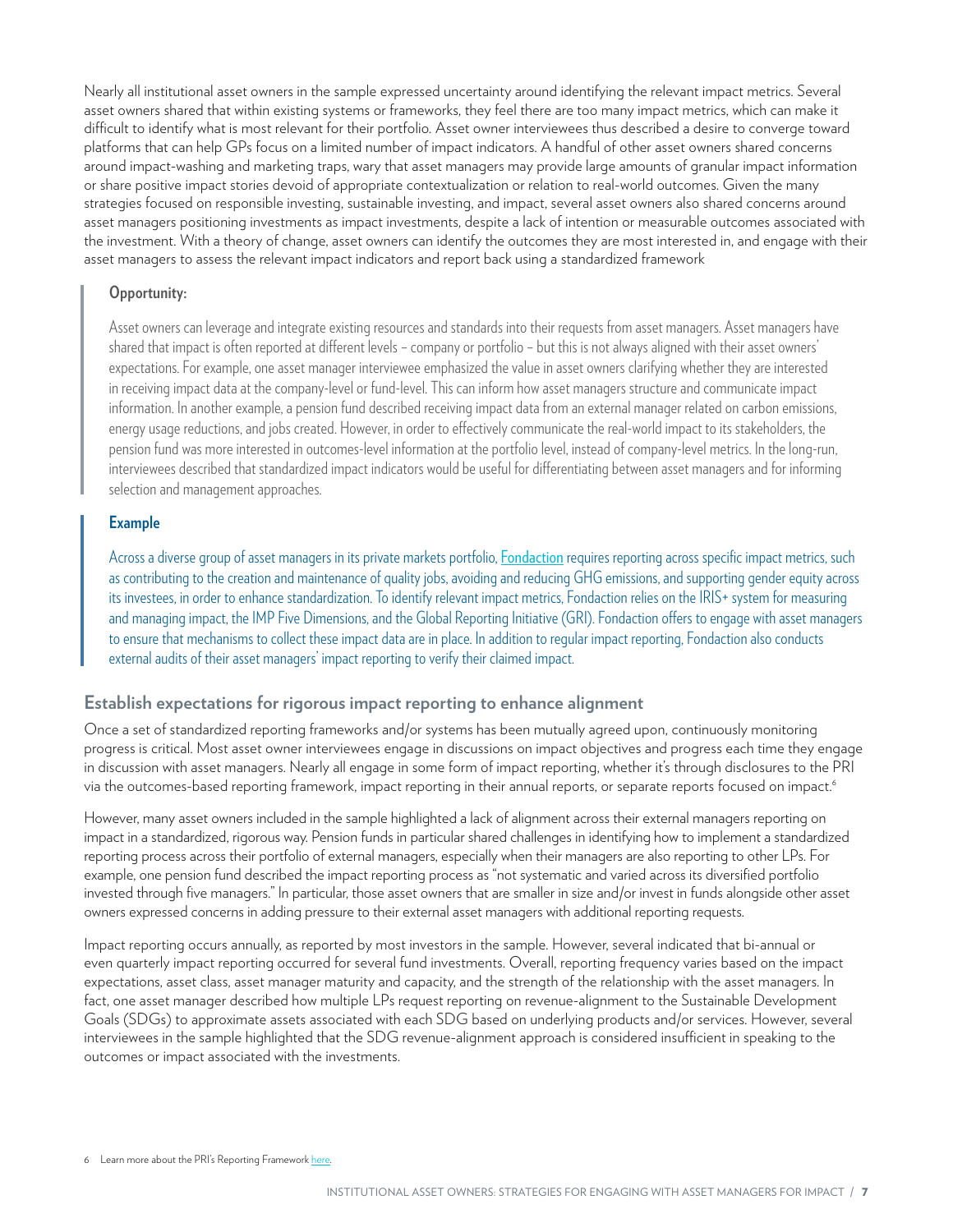#### <span id="page-9-0"></span>**Opportunity:**

Asset owners can establish formal processes for alignment on impact incentives, engage in on-going dialogue (both formally and informally) to gauge progress toward real-world outcomes, and leverage existing industry associations to align processes and expectations across their various external managers.

#### **Example**

[CDPQ](https://www.cdpq.com/en) believes in the value of learning from its asset managers' practices and leveraging those strong relationships in the development of its impact strategies. Through engagement in formal and informal, candid dialogue with existing external managers, CDPQ is able to gauge the impact performance of its external managers and assess progress. Beyond regular dialogue that occurs alongside financial performance discussions, CDPQ tracks key performance indicators across several impact themes, including diversity, equity, and inclusion and climate action. CDPQ hopes that ongoing conversations with asset managers and identification of key metrics can lead to market convergence around impact indicators and industry infrastructure that enables differentiation among asset managers.

#### **Regulatory shifts and disclosure requirements**

Regulatory shifts across the world, primarily the establishment of sustainability taxonomies and ESG disclosure requirements, are placing increased pressure on asset owners to demonstrate achievement of claimed impact. In Europe, the Sustainable Finance Disclosure Regulation (SFDR) has mandated ESG disclosure for asset managers, and the EU taxonomy for sustainable activities is aiming to provide clarity on environmental sustainability of various economic activities. In the United States, the Securities and Exchange Commission is debating several regulatory measures, including requiring asset managers to explain their criteria for labeling investment products 'green', 'sustainable', or 'low-carbon'.<sup>7</sup>

Asset owners and managers in Europe spoke to the effect that SFDR has had on their methods of tracking and reporting impact. Regulatory shifts that mandate ESG disclosure, environmental stewardship, or other impact obligations may help influence asset owners' interactions with asset managers and provide the needed structure and reporting templates that nearly all asset owners in this sample are seeking.

## **Looking ahead**

Asset owners are keen to achieve more impact and to engage with asset managers as partners in the process. To further motivate deeper engagement on impact, asset owners and asset managers shared several strategies that they would like to adopt moving forward. With clear articulation and documentation of impact goals, asset owners will be well-equipped to interact with asset managers and offer an appropriate level of direction and specificity. Establishing a transparent reporting and disclosures process – relying on existing standardized systems for measuring and managing impact – can not only ensure an appropriate focus on capturing relevant impact information, but also enhance alignment across asset managers within a portfolio. This shift from reporting on dollar-value revenues that align to the SDGs (i.e., SDG-revenue alignment reporting), as used by several asset owners and managers in the sample, to an approach increasingly focused on short- and long-term impact outcomes using standardized metrics can ultimately help asset owners drive toward a deeper integration of impact within investment processes.<sup>8</sup>

These strategies can be pursued individually or collectively, with significant opportunity for collective approaches through industry associations. A collective approach may motivate the development of new products and encourage adoption of existing tools into the investment process that will enable institutional asset owners to more systematically direct capital toward real-world outcomes. Industry initiatives and network organizations, such as the Net Zero Asset Owner Alliance, the PRI, and the GIIN, have helped asset owners identify a strategic roadmap and begin to incorporate impact considerations into their processes and investment approach, strengthening internal capacity. Industry engagement can enable investors to build internal buy-in among relevant stakeholders (including the board of directors/trustees and senior leadership), present evidence to demonstrate the financial viability in an impact strategy, and identify a standardized approach for measuring, managing, and reporting on impact.

Learn more about the U.S. regulatory landscape and labeling requirements here

<sup>8</sup> The Sustainable Development Investments - Asset Owner Platform (SDI-AOP) is an asset owner-led platform that uses artificial intelligence to accelerate the adoption of SDGs among asset owners and enhance engagement between stakeholders. This platform presents an opportunity for field-builders and standard-setters to further integrate standardized reporting on real-world outcomes into asset owners' impact measurement and management practice. Learn more [here](https://www.sdi-aop.org/about/).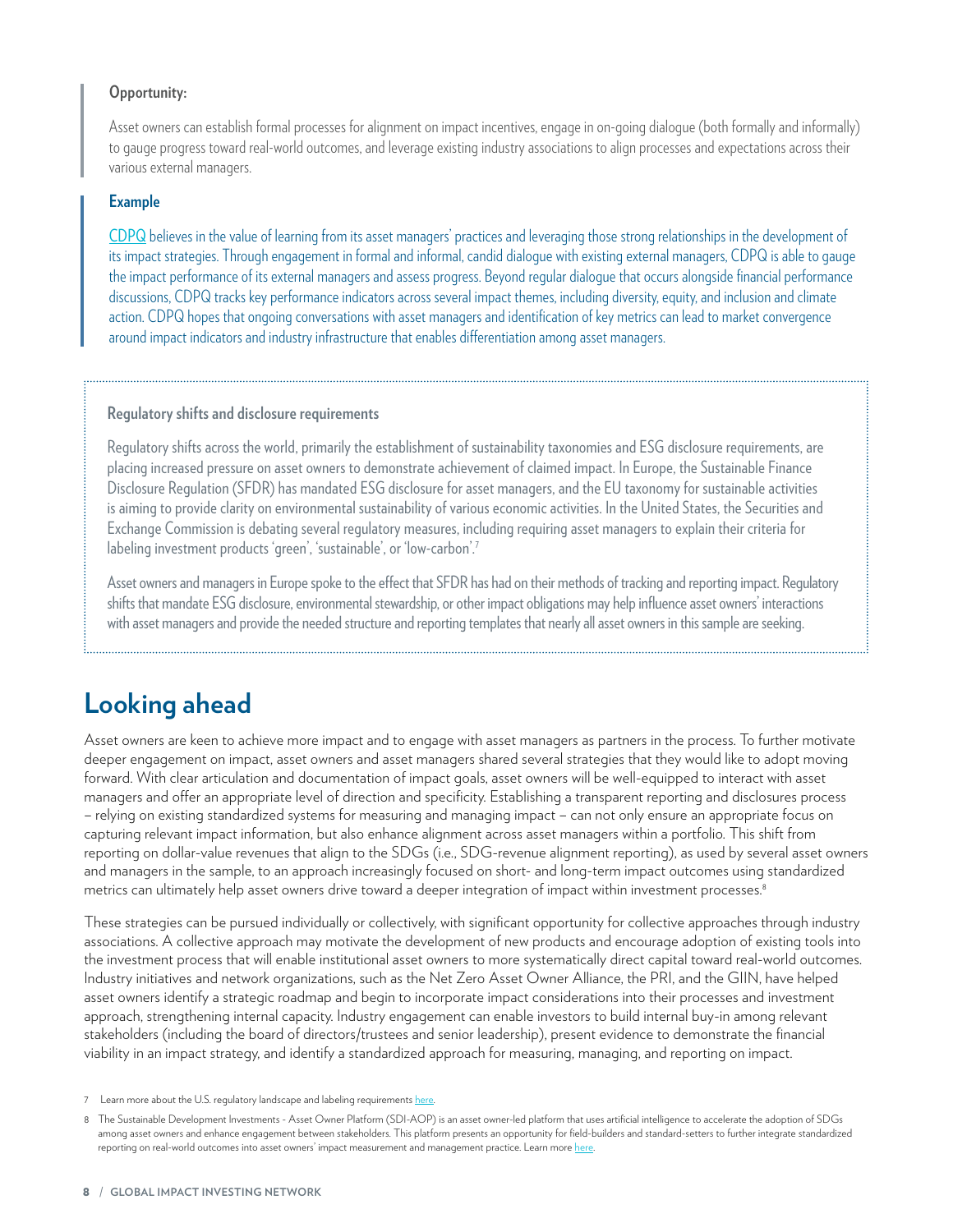<span id="page-10-0"></span>Across the sample, investors noted a greater need for industry tools, resources, and infrastructure to facilitate deeper consideration of impact including:

- The ability to differentiate between asset managers and make informed manager selections based on financial and impact performance, and alignment on values;
- Guidance on approaches to apply an impact lens across a full portfolio in collaboration with existing asset managers, with an emphasis on case studies;
- Audit and verification tools to assess the credibility and robustness of a manager's impact management process and impact results;
- Research on how investments perform from an impact perspective across various asset classes and the relationship between financial and impact performance;
- Standardized impact reporting frameworks to leverage across a portfolio of external managers.

Significant opportunity exists for pension funds and insurance companies to deepen engagement with their external asset managers at each stage of the investment process, ultimately enabling investors to better use their portfolios in a way that integrates real-world outcomes alongside risk and return and serve their beneficiaries to build a world where all can thrive.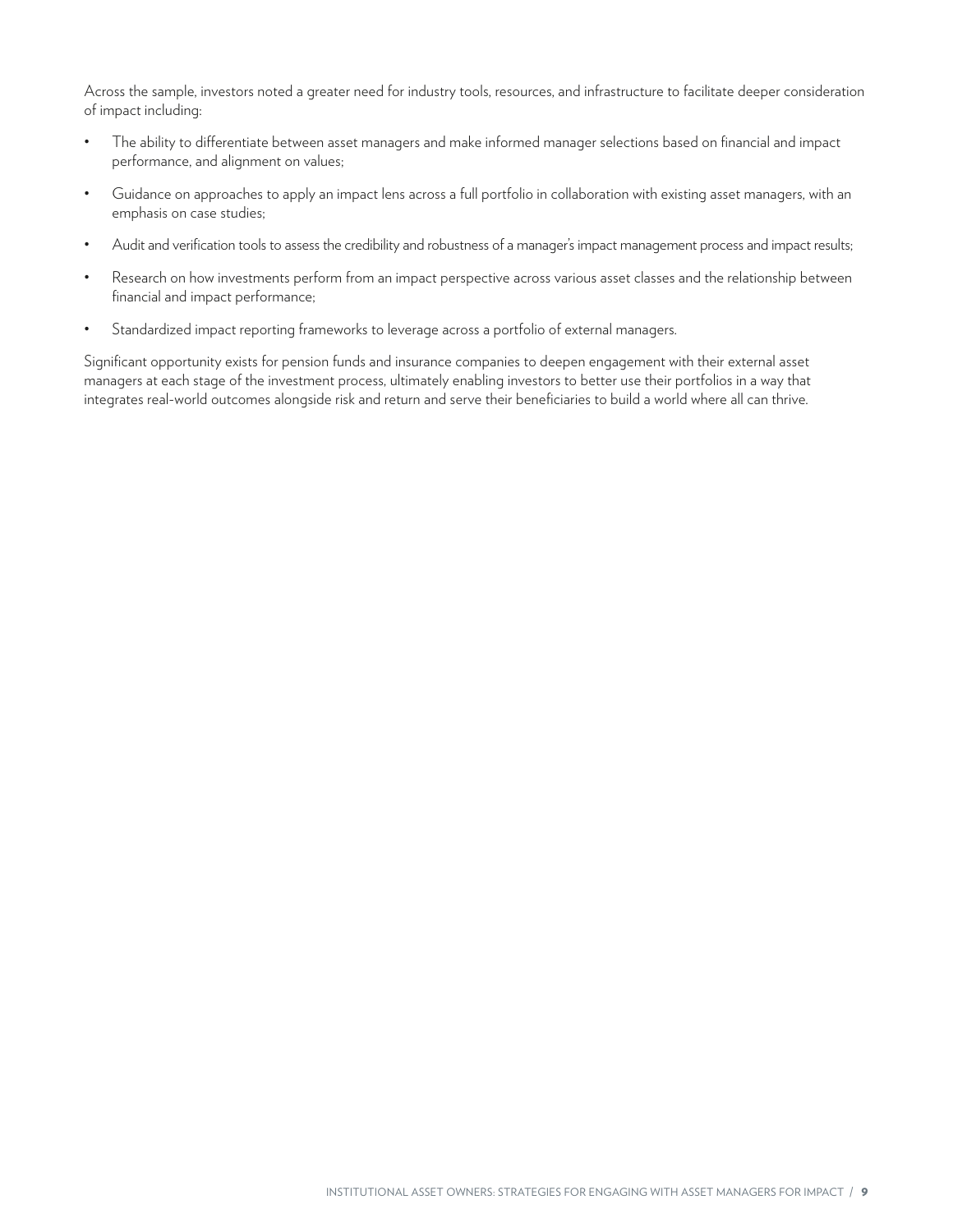## **Appendix 1: List of participants**

We are grateful to the following organizations who participated in the research:

Aegon Asset Management

Australian Ethical Investments

CDPQ

Christian Super

Church Commissioners for England

City of Zurich Pension Fund (PKZH)

Fondaction

Mercer

MN

Nedlloyd Pension Fund

**NEST** 

Nordea Life and Pension

NSW Treasury Corporation

Palestine Investment Fund

PGGM

Prudential Financial, Inc., Impact & Responsible Investments Group

Q Super

South Yorkshire Pensions Authority

Stiftung Abendrot

Temasek

The Church Pension Fund

Trill Impact

UBS Asset Management

Wespath Benefits and Investments

Zurich Insurance Group

## **Appendix 2: Definitions**

Institutional asset owners use a variety of terms, such as realworld outcomes, real economy impacts, and positive outcomes, to describe their impact. Across these examples, investors are seeking and often tracking positive, measurable social and/or environmental impact.

**Fiduciary duty:** An obligation to act in the best interest of another party. (Investopedia)

**External asset managers:** Those managing capital on behalf of institutional investors.

**Impact:** Positive social and/or environmental results; also used interchangeably with 'positive outcomes.'

**Impact category:** Sectors that align with the industry classes standardized by The International Standard Industrial Classification of All Economic Activities (ISIC) and based on the input received by hundreds of stakeholders involved in the development of IRIS+. (IRIS+ Glossary)

**Impact investments:** Investments made with the intention to generate positive, measurable social and environmental impact alongside a financial return. They can be across asset classes, in both emerging and developed markets, and target a range of returns from below-market to market-rate, depending on the investors' strategic goals. (GIIN)

**Impact theme:** The type of strategic objectives or approaches investors or enterprises employ to achieve the primary social and/or environmental effect they intend to delivery. (IRIS+ Glossary)

**Investment beliefs:** Set the direction for investment policy, investment practice, and organizational culture. They help define how the asset owner will create investment value, in the context of future uncertainty, risk and opportunity. (PRI)

**Limited partner:** A limited partner is a part-owner of a company whose liability for the firm's debts cannot exceed the amount that an individual invested in the company. (Investopedia)

**Target:** A quantitative or qualitative goal against which progress is measured.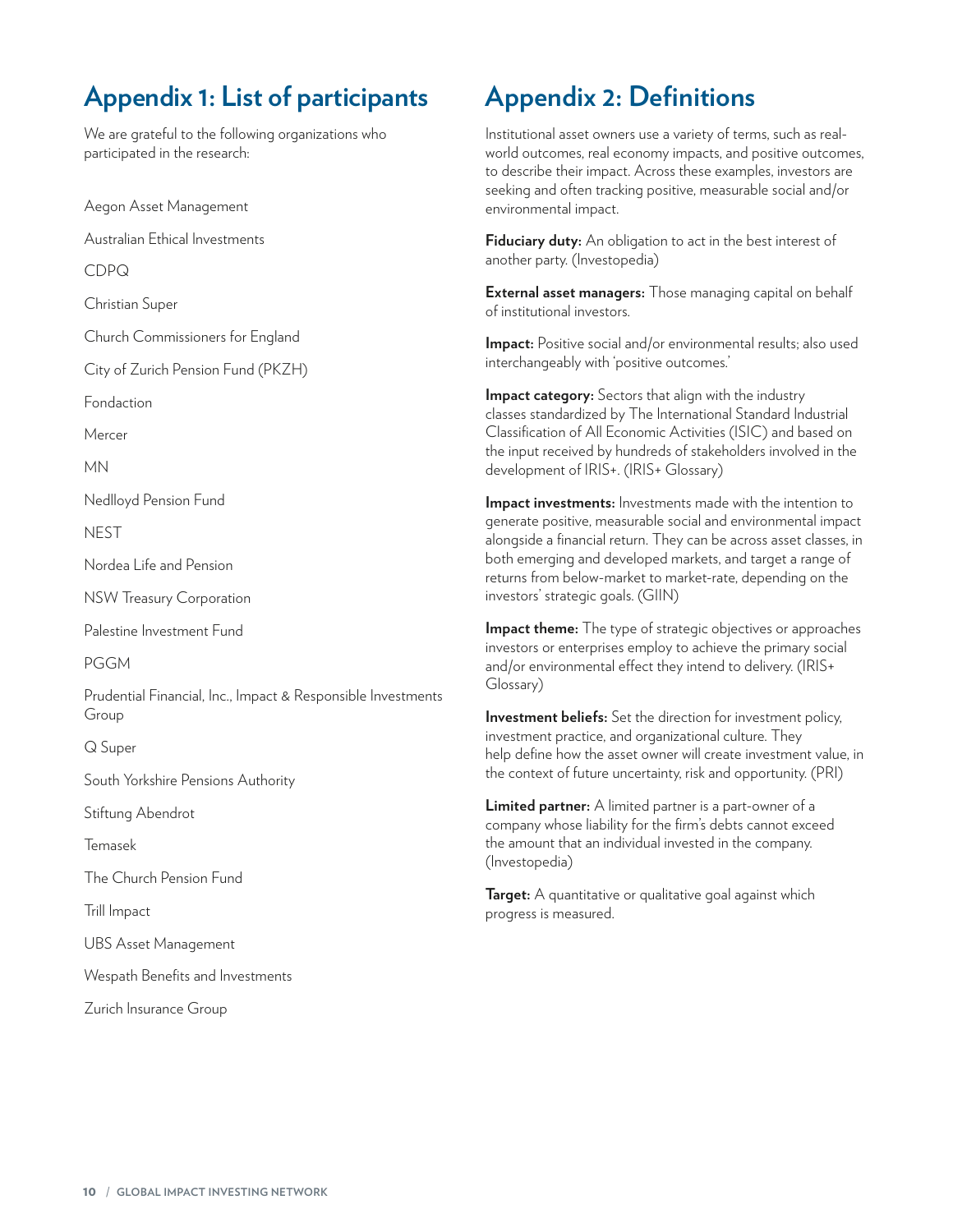#### **Contact the GIIN**

Please direct any comments or questions about this issue brief to [research@thegiin.org](mailto:research%40thegiin.org?subject=Institutional%20Asset%20Owners%20-%20Issue%20Brief%20question). To download industry research by the GIIN and others, please visit [https://thegiin.org/research.](https://thegiin.org/research)

#### **Disclosures**

The Global Impact Investing Network ("GIIN") is a nonprofit 501c(3) organization dedicated to increasing the scale and effectiveness of impact investing. The GIIN builds critical infrastructure and supports activities, education, and research that help accelerate the development of a coherent impact investing industry.

Readers should be aware that the GIIN has had and will continue to have relationships with many of the organizations identified in this report, through some of which the GIIN has received and will continue to receive financial and other support.

These materials do not constitute tax, legal, financial or investment advice, nor do they constitute an offer, solicitation, or recommendation for the purchase or sale of any financial instrument or security. Readers should consult with their own investment, accounting, legal and tax advisers to evaluate independently the risks, consequences and suitability of any investment made by them. The information contained in these materials is made available solely for general information purposes and includes information provided by third-parties. The GIIN has collected data for this document that it believes to be accurate and reliable, but the GIIN does not warrant the accuracy, completeness or usefulness of this information. Any reliance you place on such information is strictly at your own risk. We disclaim all liability and responsibility arising from any reliance placed on such materials by any reader of these materials or by anyone who may be informed of any of its contents.